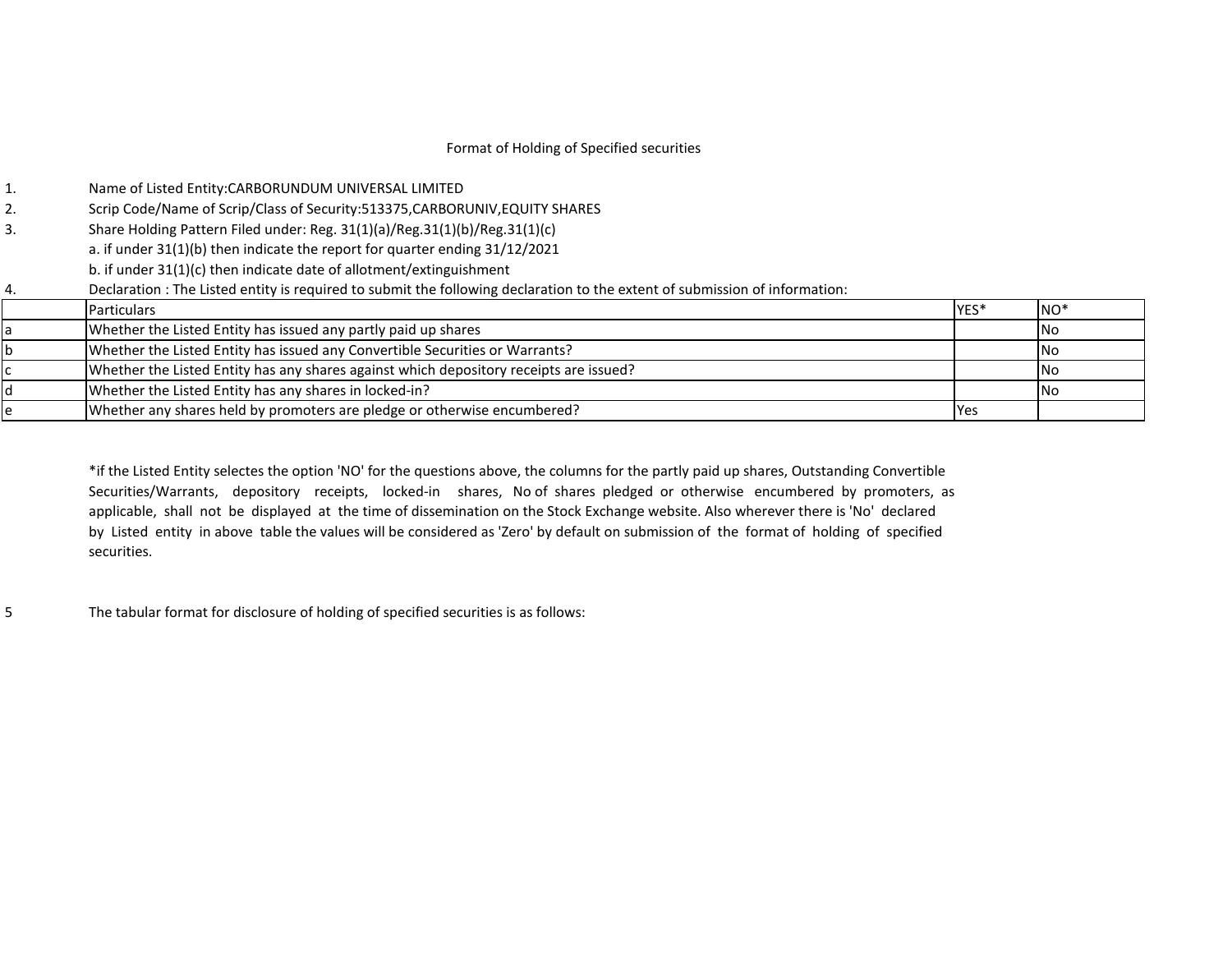## **Table I - Summary Statement holding of specified securities**

| Category | <b>Category of Shareholder</b> | No of | No of fully paid up No of Partly               |             |                   | No of Shares Total No of Shares Shareholding Number of Voting Rights held in each class of securities |              |                |                            |           |                 | No of Shares | Shareholding as a %    |               |                     |           |                         | Number of Locked in Number of Shares pledged Number of equity |
|----------|--------------------------------|-------|------------------------------------------------|-------------|-------------------|-------------------------------------------------------------------------------------------------------|--------------|----------------|----------------------------|-----------|-----------------|--------------|------------------------|---------------|---------------------|-----------|-------------------------|---------------------------------------------------------------|
|          |                                |       | Shareholders equity shares held paid-up equity |             | <b>Underlying</b> | Held $(VII) =$                                                                                        | as a % of    |                |                            |           |                 | Underlying   | assuming full          | <b>Shares</b> |                     |           | or otherwise encumbered | shares held in                                                |
|          |                                |       |                                                | shares held | <b>Depository</b> | $(IV)+(V)+(VI)$                                                                                       | total no of  |                |                            |           |                 | Outstanding  | conversion of          |               |                     |           |                         | dematerialized                                                |
|          |                                |       |                                                |             | <b>Receipts</b>   |                                                                                                       | shares (As a |                |                            |           |                 | converttible | convertible Securities |               |                     |           |                         | form                                                          |
|          |                                |       |                                                |             |                   |                                                                                                       | % of         |                |                            |           |                 | securities   | (as a percentage of    |               |                     |           |                         |                                                               |
|          |                                |       |                                                |             |                   |                                                                                                       | $(A+B+C2)$   |                |                            |           |                 | (Including   | diluted share capital) |               |                     |           |                         |                                                               |
|          |                                |       |                                                |             |                   |                                                                                                       |              |                |                            |           |                 | Warrants)    |                        |               |                     |           |                         |                                                               |
|          |                                |       |                                                |             |                   |                                                                                                       |              |                |                            |           |                 |              |                        |               |                     |           |                         |                                                               |
|          |                                |       |                                                |             |                   |                                                                                                       |              |                |                            |           |                 |              |                        |               |                     |           |                         |                                                               |
|          |                                |       |                                                |             |                   |                                                                                                       |              |                |                            |           |                 |              |                        |               |                     |           |                         |                                                               |
|          |                                |       |                                                |             |                   |                                                                                                       |              |                |                            |           |                 |              |                        |               |                     |           |                         |                                                               |
|          |                                |       |                                                |             |                   |                                                                                                       |              |                | <b>No of Voting Rights</b> |           | Total as a % of |              |                        | No.           | As a % of total No. |           | As a % of total         |                                                               |
|          |                                |       |                                                |             |                   |                                                                                                       |              |                |                            |           | $(A+B+C)$       |              |                        |               | <b>Shares held</b>  |           | <b>Shares held</b>      |                                                               |
|          |                                |       |                                                |             |                   |                                                                                                       |              |                |                            |           |                 |              |                        |               |                     |           |                         |                                                               |
|          |                                |       |                                                |             |                   |                                                                                                       |              |                |                            |           |                 |              |                        |               |                     |           |                         |                                                               |
|          |                                |       |                                                |             |                   |                                                                                                       |              | <b>Class X</b> | <b>Class Y</b>             | Total     |                 |              |                        |               |                     |           |                         |                                                               |
|          | (11)                           | (III) | (IV)                                           | (V)         | (VI)              | (VII)                                                                                                 | (VIII)       |                |                            | (IX)      |                 | (X)          | (XI)                   |               | (XII)               |           | (XIII)                  | (XIV)                                                         |
|          |                                |       |                                                |             |                   |                                                                                                       |              |                |                            |           |                 |              |                        |               |                     |           |                         |                                                               |
| (A)      | Promoter & Promoter Group      | 62    | 79633945                                       |             |                   | 79633945                                                                                              | 41.96        | 79633945       |                            | 79633945  | 41.96           |              | 41.96                  |               | 0.00                | 115000    | 0.14                    | 79633945                                                      |
| (B)      | Public                         | 59866 | 110166408                                      |             |                   | 110166408                                                                                             | 58.04        | 110166408      |                            | 110166408 | 58.04           |              | 58.04                  |               | 0.00                | <b>NA</b> | <b>NA</b>               | 108353763                                                     |
| (C)      | Non Promoter-Non Public        |       |                                                |             |                   |                                                                                                       |              |                |                            |           |                 |              |                        |               |                     |           |                         |                                                               |
| (C1)     | Shares underlying DRs          |       |                                                |             |                   |                                                                                                       | <b>NA</b>    |                |                            |           | 0.00            |              | <b>NA</b>              |               | 0.00                | <b>NA</b> | <b>NA</b>               |                                                               |
| (C2)     | Shares held by Employes Trusts |       |                                                |             |                   |                                                                                                       | 0.00         |                |                            |           | 0.00            |              | 0.00                   |               | 0.00                | <b>NA</b> | <b>NA</b>               |                                                               |
|          |                                |       |                                                |             |                   |                                                                                                       |              |                |                            |           |                 |              |                        |               |                     |           |                         |                                                               |
|          | Total:                         | 59928 | 189800353                                      |             |                   | 189800353                                                                                             | 100.00       | 189800353      |                            | 189800353 | 100.00          |              | 100.00                 |               | 0.00                | 115000    | 0.06                    | 187987708                                                     |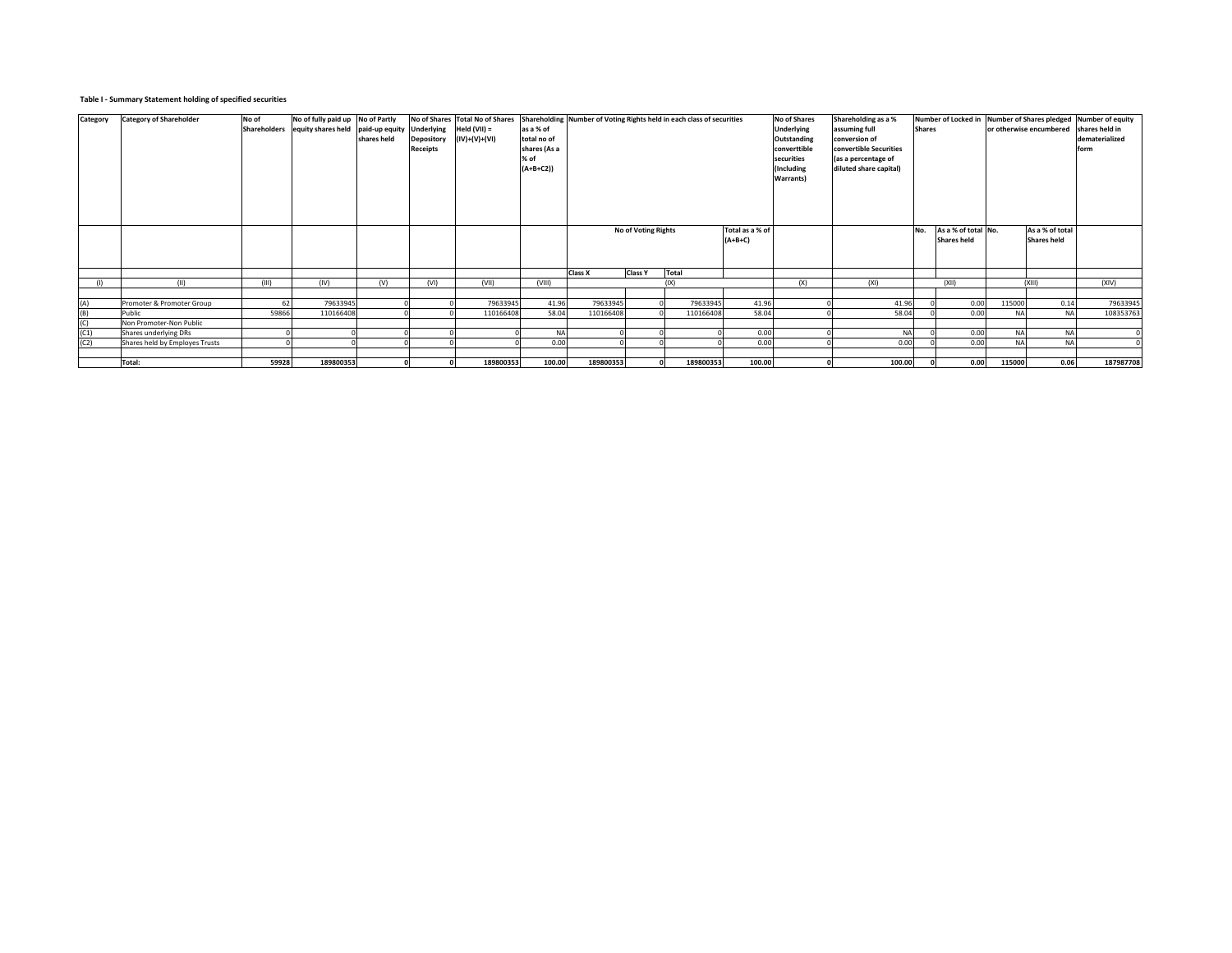## **Table II - Statement showing shareholding pattern of the Promoter and Promoter Group**

| Category | Category & Name of the Shareholder           | No of | No of fully paid<br>Shareholders up equity shares up equity shares<br>held | No of Partly paid-<br>held | <b>No of Shares</b><br><b>Underlying</b><br><b>Depository</b><br><b>Receipts</b> | <b>Total No of Shares Shareholding</b><br>Held (IV+V+VI) | as a % of<br>total no of<br>shares<br>(calculated as<br>per SCRR.<br>1957 (VIII) As<br>a % of | securities       |                      | Number of Voting Rights held in each class of |                            | <b>No of Shares</b><br><b>Underlying</b><br>Outstanding<br>converttible securities<br>(Including Warrants) | Shareholding as a %<br>assuming full<br>conversion of<br>convertible Securities<br>(as a percentage of<br>diluted share capital)<br>(VII)+(X) As a % of<br>$(A+B+C2)$ | <b>Number of Locked</b><br>in Shares | otherwise encumbered | Number of Shares pledged or           | Number of<br>equity shares<br>held in<br>dematerialized<br>form |
|----------|----------------------------------------------|-------|----------------------------------------------------------------------------|----------------------------|----------------------------------------------------------------------------------|----------------------------------------------------------|-----------------------------------------------------------------------------------------------|------------------|----------------------|-----------------------------------------------|----------------------------|------------------------------------------------------------------------------------------------------------|-----------------------------------------------------------------------------------------------------------------------------------------------------------------------|--------------------------------------|----------------------|---------------------------------------|-----------------------------------------------------------------|
|          |                                              |       |                                                                            |                            |                                                                                  |                                                          | $(A+B+C2$                                                                                     |                  |                      |                                               |                            |                                                                                                            |                                                                                                                                                                       |                                      |                      |                                       |                                                                 |
|          |                                              |       |                                                                            |                            |                                                                                  |                                                          |                                                                                               |                  |                      | No of Voting Rights                           | Total as a %<br>of (A+B+C) |                                                                                                            |                                                                                                                                                                       | No. As a % of<br>total Shares        | No.                  | As a % of total<br><b>Shares held</b> |                                                                 |
|          |                                              |       |                                                                            |                            |                                                                                  |                                                          |                                                                                               | Class X          | <b>Class Y Total</b> |                                               |                            |                                                                                                            |                                                                                                                                                                       |                                      |                      |                                       |                                                                 |
|          | (1)                                          | (III) | (IV)                                                                       | (V)                        | (VI)                                                                             | (VII)                                                    | (VIII)                                                                                        |                  |                      | (IX)                                          |                            | (X)                                                                                                        | (XI)                                                                                                                                                                  | (XII)                                |                      | (XIII)                                | (XIV)                                                           |
| (1)      | Indian                                       |       |                                                                            |                            |                                                                                  |                                                          |                                                                                               |                  |                      |                                               |                            |                                                                                                            |                                                                                                                                                                       |                                      |                      |                                       |                                                                 |
| (a)      | ndividuals/Hindu undivided Family            | 39    | 1160293                                                                    |                            |                                                                                  | 1160293                                                  | 6.11                                                                                          | 1160293          |                      | 1160293                                       | 6.11                       |                                                                                                            | 6.11                                                                                                                                                                  | 0.00                                 | 15000                | 0.13                                  | 1160293                                                         |
|          | M A M ARUNACHALAM                            |       | 92000                                                                      |                            |                                                                                  | 92000                                                    | 0.05                                                                                          | 92000            |                      | 92000                                         | 0.05                       |                                                                                                            | 0.05                                                                                                                                                                  | 0.00                                 |                      | 0.00                                  | 92000                                                           |
|          | M M MURUGAPPAN                               |       | 33520                                                                      |                            |                                                                                  | 335200                                                   | 0.18                                                                                          | 335200           |                      | 335200                                        | 0.18                       |                                                                                                            | 0.18                                                                                                                                                                  | 0.00                                 |                      | 0.00                                  | 335200                                                          |
|          | M M MURUGAPPAN<br>JMAYAL.R.                  |       | 16000<br>97950                                                             | O                          |                                                                                  | 16000<br>97950                                           | 0.01<br>0.52                                                                                  | 16000<br>979504  |                      | 16000<br>979504                               | 0.01<br>0.52               |                                                                                                            | 0.01<br>0.52                                                                                                                                                          | 0.00<br>0.00                         |                      | 0.00<br>0.00                          | 16000<br>979504                                                 |
|          | <b>NVENKATACHALAM</b>                        |       | 1000                                                                       |                            |                                                                                  | 1000                                                     | 0.00                                                                                          | 1000             |                      | 1000                                          | 0.00                       |                                                                                                            | 0.00                                                                                                                                                                  | 0.00                                 |                      | 0.00                                  | 1000                                                            |
|          | VALLI ANNAMALAI                              |       | 136480                                                                     |                            |                                                                                  | 136480                                                   | 0.07                                                                                          | 136480           |                      | 136480                                        | 0.07                       |                                                                                                            | 0.07                                                                                                                                                                  | 0.00                                 |                      | 0.00                                  | 136480                                                          |
|          | <b>/ELLACHI MURUGAPPAN</b>                   |       | 35600                                                                      |                            |                                                                                  | 356000                                                   | 0.19                                                                                          | 356000           |                      | 356000                                        | 0.19                       |                                                                                                            | 0.19                                                                                                                                                                  | 0.00                                 |                      | 0.00                                  | 356000                                                          |
|          | SIGAPI ARUNACHALAM                           |       | 30000                                                                      |                            |                                                                                  | 300000                                                   | 0.16                                                                                          | 300000           |                      | 300000                                        | 0.16                       |                                                                                                            | 0.16                                                                                                                                                                  | 0.00                                 |                      | 0.00                                  | 300000                                                          |
|          | M A M ARUNACHALAM                            |       | 34560                                                                      |                            |                                                                                  | 345600                                                   | 0.18                                                                                          | 345600           |                      | 345600                                        | 0.18                       |                                                                                                            | 0.18                                                                                                                                                                  | 0.00                                 |                      | 0.00                                  | 345600                                                          |
|          | ARUN ALAGAPPAN                               |       | 34560                                                                      |                            |                                                                                  | 345600                                                   | 0.18                                                                                          | 345600           |                      | 345600                                        | 0.18                       |                                                                                                            | 0.18                                                                                                                                                                  | 0.00                                 |                      | 0.00                                  | 345600                                                          |
|          | M A M ARUNACHALAM                            |       | 100860                                                                     |                            |                                                                                  | 1008600                                                  | 0.53                                                                                          | 1008600          |                      | 1008600                                       | 0.53                       |                                                                                                            | 0.53                                                                                                                                                                  | 0.00                                 | 15000                | 1.49                                  | 1008600                                                         |
|          | ARUN ALAGAPPAN                               |       | 47140                                                                      | $\Omega$                   |                                                                                  | 471400                                                   | 0.25                                                                                          | 471400           |                      | 471400                                        | 0.25                       |                                                                                                            | 0.25                                                                                                                                                                  | 0.00                                 |                      | 0.00                                  | 471400                                                          |
|          | M.A.ALAGAPPAN                                |       | 786000                                                                     |                            |                                                                                  | 786000                                                   | 0.41                                                                                          | 786000           |                      | 786000                                        | 0.41                       |                                                                                                            | 0.41                                                                                                                                                                  | 0.00                                 |                      | 0.00                                  | 786000                                                          |
|          | LAKSHMI CHOCKA LINGAM                        |       | 412000                                                                     | $\Omega$                   |                                                                                  | 412000                                                   | 0.22                                                                                          | 412000           | $\Omega$             | 412000                                        | 0.22                       |                                                                                                            | 0.22                                                                                                                                                                  | 0.00                                 |                      | 0.00                                  | 412000                                                          |
|          | A VELLAYAN                                   |       | 30326                                                                      |                            |                                                                                  | 303260                                                   | 0.16                                                                                          | 303260           |                      | 303260                                        | 0.16                       |                                                                                                            | 0.16                                                                                                                                                                  | 0.00                                 |                      | 0.00                                  | 303260                                                          |
|          | LALITHA VELLAYAN                             |       | 11650                                                                      |                            |                                                                                  | 116500                                                   | 0.06                                                                                          | 116500           |                      | 116500                                        | 0.06                       |                                                                                                            | 0.06                                                                                                                                                                  | 0.00                                 |                      | 0.00                                  | 116500                                                          |
|          | MEYYAMMAI VENKATACHALAM<br>M A ALAGAPPAN HUF |       | 10000<br>18800                                                             | $\Omega$                   |                                                                                  | 100000<br>188000                                         | 0.05<br>0.10                                                                                  | 100000<br>188000 |                      | 100000<br>188000                              | 0.05<br>0.10               |                                                                                                            | 0.05<br>0.10                                                                                                                                                          | 0.00<br>0.00                         |                      | 0.00<br>0.00                          | 100000<br>188000                                                |
|          | M V VALLI MURUGAPPAN                         |       | 1419600                                                                    | $\Omega$                   |                                                                                  | 1419600                                                  | 0.75                                                                                          | 1419600          |                      | 1419600                                       | 0.75                       |                                                                                                            | 0.75                                                                                                                                                                  | 0.00                                 |                      | 0.00                                  | 1419600                                                         |
|          | M V MURUGAPPAN                               |       | 215600                                                                     | $\Omega$                   |                                                                                  | 215600                                                   | 0.11                                                                                          | 215600           | $\Omega$             | 215600                                        | 0.11                       |                                                                                                            | 0.11                                                                                                                                                                  | 0.00                                 |                      | 0.00                                  | 215600                                                          |
|          | M M MURUGAPPAN                               |       | 340140                                                                     | $\Omega$                   |                                                                                  | 340140                                                   | 0.18                                                                                          | 340140           |                      | 340140                                        | 0.18                       |                                                                                                            | 0.18                                                                                                                                                                  | 0.00                                 |                      | 0.00                                  | 340140                                                          |
|          | A M M ARUNACHALAM                            |       | 300400                                                                     | $\circ$                    |                                                                                  | 300400                                                   | 0.16                                                                                          | 300400           | $\Omega$             | 300400                                        | 0.16                       |                                                                                                            | 0.16                                                                                                                                                                  | 0.00                                 |                      | 0.00                                  | 300400                                                          |
|          | A M MEYYAMMAI                                |       | 213000                                                                     | $\Omega$                   |                                                                                  | 213000                                                   | 0.11                                                                                          | 213000           | $\Omega$             | 213000                                        | 0.11                       |                                                                                                            | 0.11                                                                                                                                                                  | 0.00                                 |                      | 0.00                                  | 213000                                                          |
|          | M V SUBBIAH                                  |       | 81600                                                                      | $\Omega$                   |                                                                                  | 81600                                                    | 0.04                                                                                          | 81600            | $\Omega$             | 81600                                         | 0.04                       |                                                                                                            | 0.04                                                                                                                                                                  | 0.00                                 |                      | 0.00                                  | 81600                                                           |
|          | MEENAKSHI MURUGAPPAN                         |       | 47990                                                                      | $\Omega$                   |                                                                                  | 479900                                                   | 0.25                                                                                          | 479900           |                      | 479900                                        | 0.25                       |                                                                                                            | 0.25                                                                                                                                                                  | 0.00                                 |                      | 0.00                                  | 479900                                                          |
|          | <b>VALLI ALAGAPPAN</b>                       |       | 15151                                                                      | $\circ$                    |                                                                                  | 1515                                                     | 0.01                                                                                          | 15151            | $\Omega$             | 15151                                         | 0.01                       |                                                                                                            | 0.01                                                                                                                                                                  | 0.00                                 |                      | 0.00                                  | 15151                                                           |
|          | A VENKATACHALAM                              |       | 59890                                                                      | $\Omega$                   |                                                                                  | 598900                                                   | 0.32                                                                                          | 598900           | $\Omega$             | 598900                                        | 0.32                       |                                                                                                            | 0.32                                                                                                                                                                  | 0.00                                 |                      | 0.00                                  | 598900                                                          |
|          | VALLI MUTHIAH                                |       | 68662                                                                      | $\Omega$                   |                                                                                  | 68662                                                    | 0.36                                                                                          | 686620           | $\Omega$             | 686620                                        | 0.36                       |                                                                                                            | 0.36                                                                                                                                                                  | 0.00                                 |                      | 0.00                                  | 686620                                                          |
|          | / NARAYANAN                                  |       | 205900                                                                     | $\Omega$                   |                                                                                  | 205900                                                   | 0.11                                                                                          | 205900           |                      | 205900                                        | 0.11                       |                                                                                                            | 0.11                                                                                                                                                                  | 0.00                                 |                      | 0.00                                  | 205900                                                          |
|          | V ARUNACHALAM                                |       | 183740                                                                     | $\circ$                    |                                                                                  | 183740                                                   | 0.10                                                                                          | 183740           | $\Omega$             | 183740                                        | 0.10                       |                                                                                                            | 0.10                                                                                                                                                                  | 0.00                                 |                      | 0.00                                  | 183740                                                          |
|          | ARUN VENKATACHALAM                           |       | 186840                                                                     | $\Omega$                   |                                                                                  | 186840                                                   | 0.10                                                                                          | 186840           | $\Omega$             | 186840                                        | 0.10                       |                                                                                                            | 0.10                                                                                                                                                                  | 0.00                                 |                      | 0.00                                  | 186840                                                          |
|          | SOLACHI RAMANATHAN<br>M V AR MEENAKSHI       |       | 2000<br>367898                                                             | $\Omega$<br>$\Omega$       |                                                                                  | 2000                                                     | 0.00                                                                                          | 2000             | $\Omega$             | 2000                                          | 0.00<br>0.19               |                                                                                                            | 0.00                                                                                                                                                                  | 0.00                                 |                      | 0.00                                  | 2000                                                            |
|          | A.KEERTIKA UNNAMALAI                         |       | 1000                                                                       | $\mathbf 0$                |                                                                                  | 367898<br>1000                                           | 0.19<br>0.00                                                                                  | 367898<br>1000   | $\Omega$             | 367898<br>1000                                | 0.00                       |                                                                                                            | 0.19<br>0.00                                                                                                                                                          | 0.00<br>0.00                         |                      | 0.00<br>0.00                          | 367898<br>1000                                                  |
|          | UMA RAMANATHAN                               |       | 3250                                                                       | $\Omega$                   |                                                                                  | 3250                                                     | 0.00                                                                                          | 3250             |                      | 3250                                          | 0.00                       |                                                                                                            | 0.00                                                                                                                                                                  | 0.00                                 |                      | 0.00                                  | 3250                                                            |
|          | V VASANTHA                                   |       | 50                                                                         | $\Omega$                   |                                                                                  | 50                                                       | 0.00                                                                                          | 50               |                      | 50                                            | 0.00                       |                                                                                                            | 0.00                                                                                                                                                                  | 0.00                                 |                      | 0.00                                  | 50                                                              |
|          | <b>DHRUV M ARUNACHALAM</b>                   |       | 1200                                                                       |                            |                                                                                  | 1200                                                     | 0.00                                                                                          | 1200             |                      | 1200                                          | 0.00                       |                                                                                                            | 0.00                                                                                                                                                                  | 0.00                                 |                      | 0.00                                  | 1200                                                            |
|          | PRANAV ALAGAPPAN                             |       | 2000                                                                       | $\Omega$                   |                                                                                  | 2000                                                     | 0.00                                                                                          | 2000             |                      | 2000                                          | 0.00                       |                                                                                                            | 0.00                                                                                                                                                                  | 0.00                                 |                      | 0.00                                  | 2000                                                            |
|          | KRISHNA MURUGAPPAN MUTHIAH                   |       | 5000                                                                       |                            |                                                                                  | 5000                                                     | 0.00                                                                                          | 5000             |                      | 5000                                          | 0.00                       |                                                                                                            | 0.00                                                                                                                                                                  | 0.00                                 |                      | 0.00                                  | 5000                                                            |
|          | M M Venkatachalam                            |       |                                                                            | $\Omega$                   |                                                                                  |                                                          | $\Omega$                                                                                      | $\Omega$         | $\Omega$             |                                               | $\mathbf 0$                |                                                                                                            | $\circ$                                                                                                                                                               | $\Omega$                             |                      | $\overline{0}$                        | $\mathbf 0$                                                     |
|          | S Vellayan                                   |       |                                                                            |                            |                                                                                  |                                                          |                                                                                               | $\Omega$         |                      |                                               | $\Omega$                   |                                                                                                            | $\Omega$                                                                                                                                                              |                                      |                      | $\Omega$                              | ō                                                               |
|          | Lakshmi Venkatachalam                        |       |                                                                            | $\Omega$                   |                                                                                  |                                                          |                                                                                               |                  | $\Omega$             |                                               | $\mathbf 0$                |                                                                                                            | $\Omega$                                                                                                                                                              |                                      |                      | $\Omega$                              | $\mathsf{o}$                                                    |
|          | M V SUBBIAH                                  |       |                                                                            |                            |                                                                                  |                                                          |                                                                                               |                  |                      |                                               |                            |                                                                                                            |                                                                                                                                                                       |                                      |                      |                                       | ō                                                               |
|          | M V Seetha Subbiah                           |       |                                                                            |                            |                                                                                  |                                                          |                                                                                               |                  | $\Omega$             |                                               |                            |                                                                                                            | $\Omega$                                                                                                                                                              |                                      |                      |                                       | $\Omega$                                                        |
|          | Valli Subbiah                                |       |                                                                            |                            |                                                                                  |                                                          |                                                                                               |                  |                      |                                               |                            |                                                                                                            | $\Omega$                                                                                                                                                              |                                      |                      |                                       |                                                                 |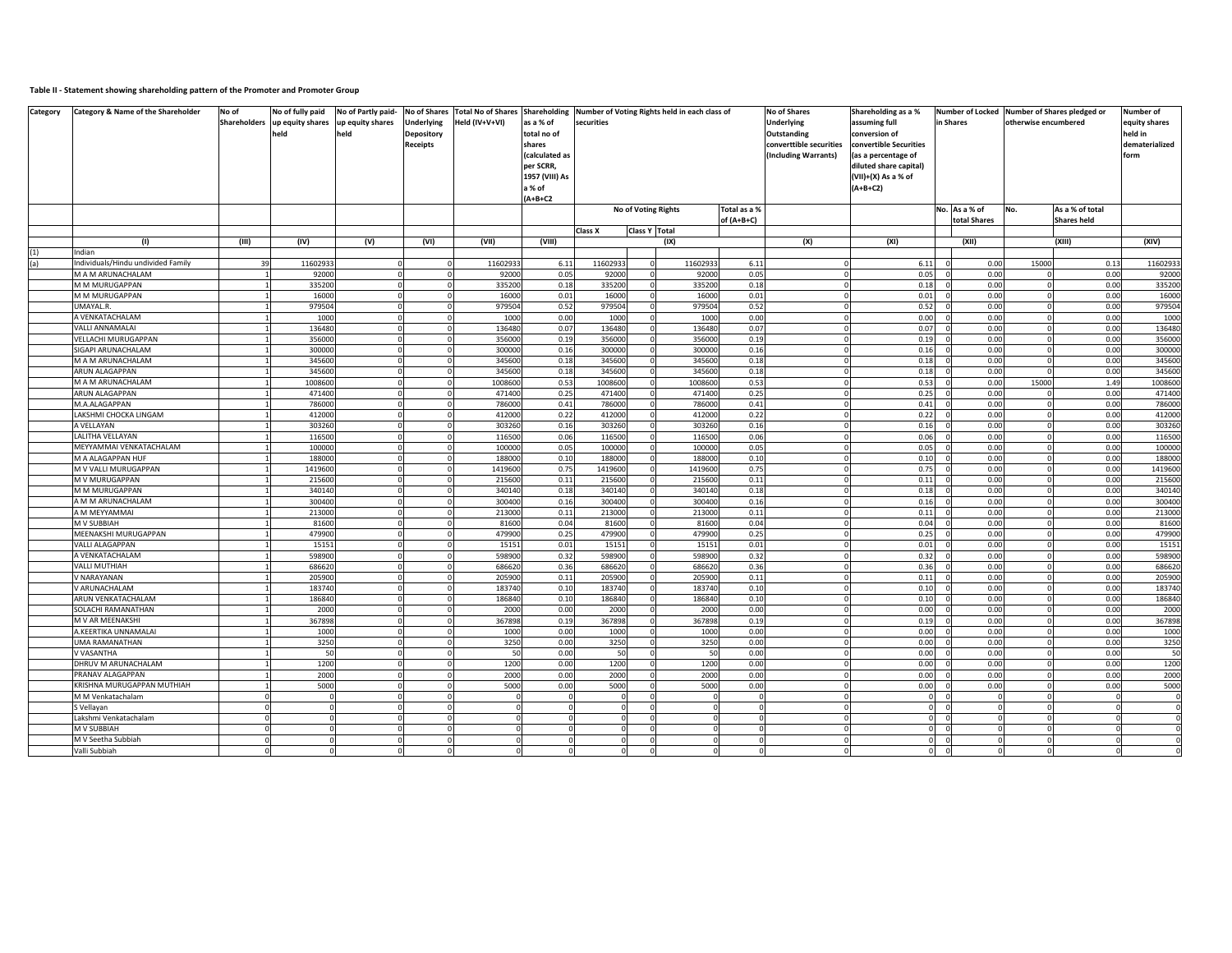|     | Sivagami Natesan                         |                |          |          |       |          |             |          |       |                             |                  |        |       |          |
|-----|------------------------------------------|----------------|----------|----------|-------|----------|-------------|----------|-------|-----------------------------|------------------|--------|-------|----------|
|     | Valli Arunachalam                        |                |          |          |       | $\Omega$ | $\Omega$    |          |       | $\circ$                     | $\Omega$         |        |       |          |
|     | Kanika Subbiah                           |                |          |          |       |          |             |          |       | $\Omega$                    |                  |        |       |          |
|     | Karthik Subbiah                          |                |          |          |       |          |             |          |       | 0                           |                  |        |       |          |
|     |                                          |                |          |          |       |          |             |          |       | $\Omega$                    |                  |        |       |          |
|     | Kabir Subbiah                            |                |          |          |       |          | $\Omega$    |          |       | $\circ$                     |                  |        |       |          |
|     | A Vellayan Karta of HUF                  |                |          |          |       |          |             |          |       | $\Omega$                    |                  |        |       |          |
|     | Nagalakshmi Arunachalam                  |                |          |          |       |          |             |          |       | $\mathbf 0$                 |                  |        |       |          |
|     | Anannya Lalitha Arunachalam              |                |          |          |       | $\Omega$ | $\Omega$    |          |       | $\circ$                     |                  |        |       |          |
|     | M M Veerappan                            |                |          |          |       |          |             |          |       | $\Omega$                    |                  |        |       |          |
|     |                                          |                |          |          |       |          |             |          |       |                             |                  |        |       |          |
|     | M M Seethalakshmi                        |                |          |          |       |          |             |          |       | 0                           |                  |        |       |          |
|     | M M Muthiah                              |                |          |          |       | $\Omega$ | $\Omega$    |          |       | $\mathbf 0$<br>$\mathsf{C}$ |                  |        |       |          |
|     | M V Muthiah                              |                |          |          |       |          |             |          |       | $\Omega$                    |                  |        |       |          |
|     | Niranthara Alamelu Jawahar               |                |          |          |       |          |             |          |       | $\Omega$                    |                  |        |       |          |
|     | M V Subramanian                          |                |          |          |       | $\Omega$ | $\Omega$    |          |       | $\Omega$                    |                  |        |       |          |
|     |                                          |                |          |          |       |          |             |          |       |                             |                  |        |       |          |
|     | A A Alagammai                            |                |          |          |       |          |             |          |       | $\Omega$                    |                  |        |       |          |
|     | Lakshmi Ramaswamy                        |                |          |          |       |          |             |          |       | O                           |                  |        |       |          |
|     | Sigappi Arunachalam                      |                |          |          |       |          |             |          |       | $\Omega$                    |                  |        |       |          |
|     | Vedhika Meyyammai Arunachalam            |                |          |          |       |          |             |          |       | $\Omega$                    |                  |        |       |          |
|     |                                          |                |          |          |       |          |             |          |       | $\Omega$                    |                  |        |       |          |
|     | Bollampallay Rishika Reddy               |                |          |          |       |          |             |          |       |                             |                  |        |       |          |
|     | Ahana Lalitha Narayanan                  |                |          |          |       | $\Omega$ |             |          |       | $\Omega$                    |                  |        |       |          |
|     |                                          |                |          |          |       |          |             |          |       |                             |                  |        |       |          |
| (b) | Central Government/State Government(s)   |                |          |          | 0.00  |          |             |          | 0.00  | 0.00                        | 0.00             |        | 0.00  |          |
| (c) | <b>Financial Institutions/Banks</b>      |                |          |          | 0.00  | $\Omega$ | $\Omega$    |          | 0.00  | 0.00                        | 0.00             |        | 0.00  |          |
|     |                                          |                |          |          |       |          |             |          |       |                             |                  |        |       |          |
| (d) | Any Other                                | 67979012<br>22 |          | 67979012 | 35.82 | 67979012 |             | 6797901  | 35.82 | 35.82                       | 0.00             | 100000 | 0.15  | 67979012 |
|     | AMBADI ENTERPRISES LTD                   | 384700         |          | 384700   | 0.20  | 384700   |             | 384700   | 0.20  | 0.20                        | 0.00             |        | 0.00  | 384700   |
|     | A M M VELLAYAN SONS P LTD                | 1700           |          | 1700     | 0.00  | 1700     |             | 1700     | 0.00  | 0.00                        | 0.00             |        | 0.00  | 1700     |
|     | E.I.D.PARRY (INDIA) LTD.                 | 2000           |          | 2000     | 0.00  | 2000     |             | 2000     | 0.00  | 0.00                        | 0.00             |        | 0.00  | 2000     |
|     |                                          |                |          |          |       |          |             |          |       |                             |                  |        |       |          |
|     | M.M.MUTHIAH SONS PRIVATE LTD             | 304000         |          | 304000   | 0.16  | 304000   |             | 304000   | 0.16  | 0.16                        | 0.00             |        | 0.00  | 304000   |
|     |                                          |                |          |          |       |          |             |          |       |                             |                  |        |       |          |
|     | M.M.MUTHIAH RESEARCH FOUNDATION          | 1104160        |          | 1104160  | 0.58  | 1104160  |             | 1104160  | 0.58  | 0.58                        | 0.00             |        | 0.00  | 1104160  |
|     | AMBADI INVESTMENTS LIMITED               | 56054244       |          | 56054244 | 29.53 | 56054244 |             | 56054244 | 29.53 | 29.53                       | 0.00             |        | 0.00  | 56054244 |
|     | CHOLAMANDALAM FINANCIAL HOLDINGS         |                |          |          |       |          |             |          |       |                             |                  |        |       |          |
|     | LIMITED                                  | 6000           |          |          |       |          |             |          |       |                             | 0.00             |        |       |          |
|     |                                          |                |          | 6000     | 0.00  | 6000     |             | 6000     | 0.00  | 0.00                        |                  |        | 0.00  | 6000     |
|     | SUBBIAH.M.V                              | 480            |          | 480      | 0.00  | 480      |             | 480      | 0.00  | 0.00                        | 0.00             |        | 0.00  | 480      |
|     | M A ALAGAPPAN HOLDINGS PRIVATE           |                |          |          |       |          |             |          |       |                             |                  |        |       |          |
|     | LIMITED                                  | 236020         |          | 236020   | 0.12  | 236020   |             | 236020   | 0.12  | 0.12                        | 0.00             |        | 0.00  | 236020   |
|     | M M VENKATACHALAM                        | 200000         | $\Omega$ | 200000   | 0.11  | 200000   | $\Omega$    | 200000   | 0.11  | 0.11                        | 0.00             |        | 0.00  | 200000   |
|     |                                          |                |          |          |       |          |             |          |       |                             |                  |        |       |          |
|     | A A ALAGAMMAI                            | 400000         |          | 400000   | 0.21  | 400000   |             | 400000   | 0.21  | 0.21                        | 0.00             | 100000 | 25.00 | 400000   |
|     | SOUTHERN ENERGY DEVELOPMENT              |                |          |          |       |          |             |          |       |                             |                  |        |       |          |
|     | CORPORATION LTD                          | 2449240        |          | 2449240  | 1.29  | 2449240  |             | 2449240  | 1.29  | 1.29                        | 0.00             |        | 0.00  | 2449240  |
|     | M M VENKATACHALAM                        | 262400         |          | 262400   | 0.14  | 262400   | $\mathbf 0$ | 262400   | 0.14  | 0.14                        | 0.00             |        | 0.00  | 262400   |
|     |                                          |                |          |          |       |          |             |          |       |                             |                  |        |       |          |
|     | M M MURUGAPPAN                           | 352000         |          | 352000   | 0.19  | 352000   | $\Omega$    | 35200    | 0.19  | 0.19                        | 0.00             |        | 0.00  | 352000   |
|     | M M VENKATACHALAM                        | 222740         |          | 222740   | 0.12  | 222740   | $\mathbf 0$ | 222740   | 0.12  | 0.12                        | 0.00             |        | 0.00  | 222740   |
|     | M M VENKATACHALAM                        | 262400         |          | 262400   | 0.14  | 262400   | $\Omega$    | 262400   | 0.14  | 0.14                        | 0.00             |        | 0.00  | 262400   |
|     | M M MURUGAPPAN                           | 352000         |          | 352000   | 0.19  | 352000   |             | 352000   | 0.19  | 0.19                        | 0.00             |        | 0.00  | 352000   |
|     | MURUGAPPA EDUCATIONAL AND                |                |          |          |       |          |             |          |       |                             |                  |        |       |          |
|     |                                          |                |          |          |       |          |             |          |       |                             |                  |        |       |          |
|     | MEDICAL FOUNDATION                       | 3811920        |          | 3811920  | 2.01  | 3811920  |             | 3811920  | 2.01  | 2.01                        | 0.00             |        | 0.00  | 3811920  |
|     | AR.LAKSHMI ACHI TRUST                    | 153140         |          | 153140   | 0.08  | 153140   | $\Omega$    | 153140   | 0.08  | 0.08                        | 0.00             |        | 0.00  | 153140   |
|     | M V SUBBIAH                              | 388860         |          | 388860   | 0.20  | 38886    |             | 38886    | 0.20  | 0.20                        | 0.00             |        | 0.00  | 388860   |
|     | M V SUBBIAH                              | 795068         |          | 795068   | 0.42  | 795068   |             | 795068   | 0.42  | 0.42                        | 0.00             |        | 0.00  | 795068   |
|     | M A MURUGAPPAN HOLDINGS LLP              | 235940         |          | 235940   | 0.12  | 235940   | $\Omega$    | 23594    | 0.12  | 0.12                        | 0.00             |        | 0.00  | 235940   |
|     |                                          |                |          |          |       |          |             |          |       |                             |                  |        |       |          |
|     | Parry America Inc                        |                |          |          | 0.00  |          |             |          | 0.00  | 0.00                        | 0.00             |        | 0.00  |          |
|     | Parrys Investments Limited               |                |          |          | 0.00  | $\Omega$ | $\Omega$    |          | 0.00  | 0.00                        | 0.00             |        | 0.00  |          |
|     | Parry Infrastructure Company Private     |                |          |          |       |          |             |          |       |                             |                  |        |       |          |
|     | Limited                                  |                |          |          | 0.00  |          |             |          | 0.00  | 0.00                        | 0.00             |        | 0.00  |          |
|     |                                          |                |          |          |       |          |             |          |       |                             |                  |        |       |          |
|     | Parrys Sugar Limited                     |                |          |          | 0.00  |          |             |          | 0.00  | 0.00                        | 0.00             |        | 0.00  |          |
|     | Parry Agrochem Exports Limited           |                |          |          | 0.00  | $\Omega$ | $\Omega$    |          | 0.00  | 0.00                        | 0.00             |        | 0.00  |          |
|     | Coromandel International Limited         |                |          |          | 0.00  | $\Omega$ | $\Omega$    |          | 0.00  | 0.00                        | 0.00             |        | 0.00  |          |
|     | Alimtec S.A.                             |                |          |          | 0.00  | $\Omega$ |             |          | 0.00  | 0.00                        | 0.00             |        | 0.00  |          |
|     |                                          |                |          |          |       |          |             |          |       |                             |                  |        |       |          |
|     | Liberty Pesticides & Fertilizers Limited |                |          |          |       |          |             |          |       |                             |                  |        |       |          |
|     | LPFL)                                    |                |          |          | 0.00  |          |             |          | 0.00  | 0.00                        | 0.00             |        | 0.00  |          |
|     | Parry Chemicals Limited                  |                |          |          | 0.00  | $\Omega$ | n           |          | 0.00  | 0.00                        | 0.00             |        | 0.00  |          |
|     | <b>CFL Mauritius Limited</b>             |                |          |          | 0.00  | $\circ$  | $\Omega$    |          | 0.00  | 0.00                        | 0.00<br>$\Omega$ |        | 0.00  |          |
|     | Sabero Europe BV                         |                |          |          | 0.00  | $\Omega$ |             |          | 0.00  | 0.00                        | 0.00             |        | 0.00  |          |
|     |                                          |                |          |          |       |          |             |          |       |                             |                  |        |       |          |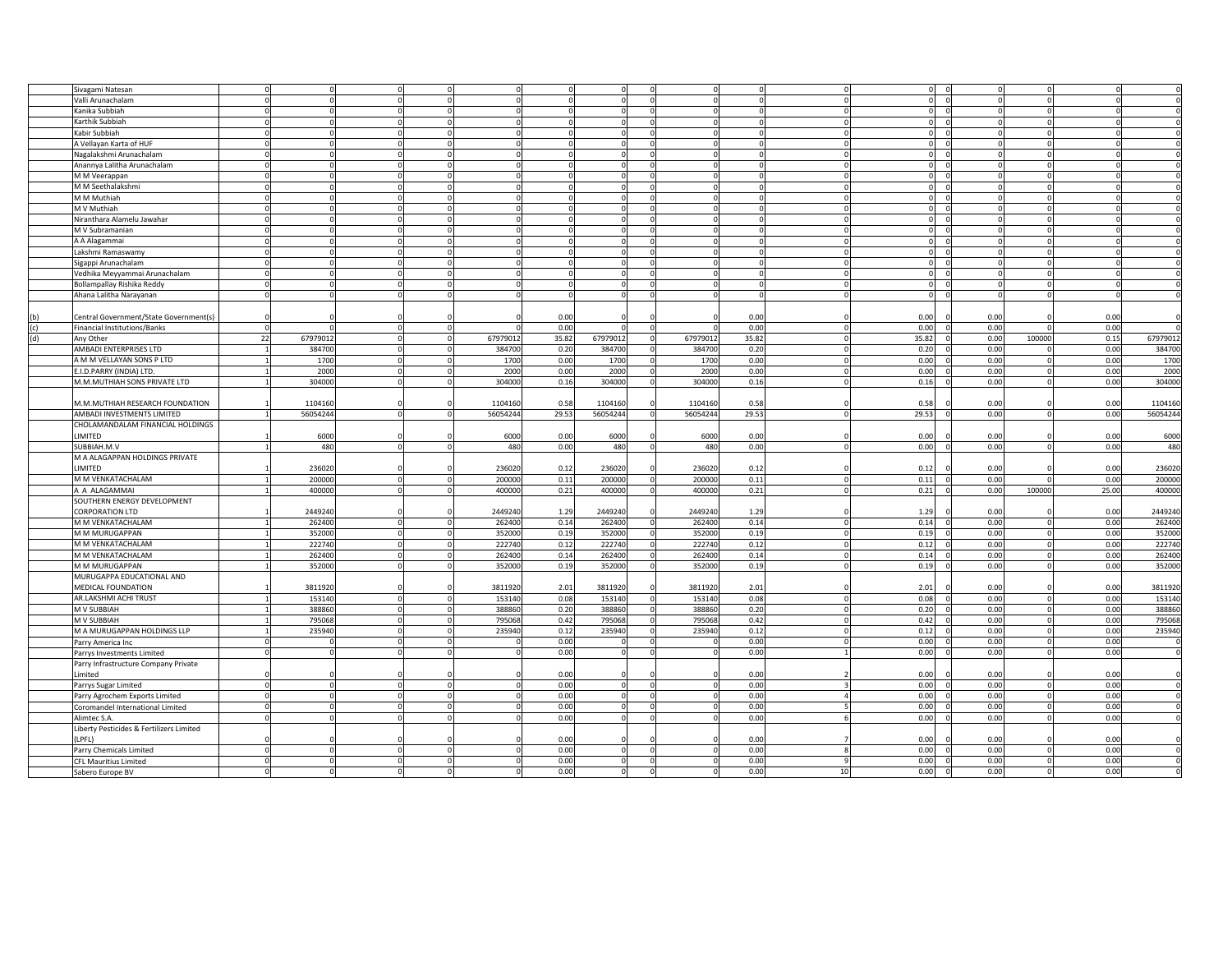| Coromandel Australia Pty Limited            |             |      |                      |                     |                |      |                  |                  |
|---------------------------------------------|-------------|------|----------------------|---------------------|----------------|------|------------------|------------------|
| (Formerly known as Sabero Australia Pty     |             |      |                      |                     |                |      |                  |                  |
| Ltd)                                        |             | 0.00 |                      | 0.00                | 11             | 0.00 | 0.00             | 0.00             |
| Sabero Organics America SA                  | $\Omega$    | 0.00 | $\Omega$<br>$\Omega$ | 0.00<br>$\Omega$    | 12             | 0.00 | 0.00             | 0.00             |
| Sabero Argentina SA                         | $\Omega$    | 0.00 |                      | 0.00<br>$\Omega$    | 1 <sup>5</sup> | 0.00 | 0.00             | 0.00             |
| Sabero Organics Philippines Asia Inc.       | $\mathbf 0$ | 0.00 | $\Omega$             | 0.00<br>$\mathbf 0$ | 14             | 0.00 | 0.00             | 0.00             |
| Coromandel Agronegocios De Mexico S.A.      |             |      |                      |                     |                |      |                  |                  |
| DE C.V.                                     |             | 0.00 |                      | 0.00                | 15             | 0.00 | 0.00             | 0.00             |
| Coromandel Brasil Ltda (Limited Liability   |             |      |                      |                     |                |      |                  |                  |
|                                             |             | 0.00 |                      | 0.00                | 1              | 0.00 | 0.00             | 0.00             |
| Company)                                    |             |      |                      |                     |                |      |                  |                  |
| Coromandel SQM (India) Private Limited      |             |      |                      |                     |                |      |                  |                  |
|                                             |             | 0.00 |                      | 0.00                | $\mathbf{1}$   | 0.00 | 0.00             | 0.00             |
| Yanmar Coromandel Agrisolutions Private     |             |      |                      |                     |                |      |                  |                  |
| Limited                                     |             | 0.00 |                      | 0.00                | 18             | 0.00 | 0.00             | 0.00             |
| Tunisian Indian Fertilizer S.A., Tunisia    |             | 0.00 | $\Omega$             | 0.00<br>$\Omega$    | 19             | 0.00 | 0.00             | 0.00             |
| Foskor (Pty) Limited, South Africa          |             | 0.00 |                      | 0.00                | 2 <sup>0</sup> | 0.00 | 0.00             | 0.00             |
| <b>US Nutraceuticals LLC</b>                |             | 0.00 |                      | 0.00<br>$\Omega$    | 21             | 0.00 | 0.00             | 0.00             |
| Parry Sugars Refinery India Private Limited |             |      |                      |                     |                |      |                  |                  |
|                                             |             | 0.00 |                      | 0.00                | -22            | 0.00 | 0.00             | 0.00             |
| Algavista Greentech Private Limited         |             | 0.00 | $\Omega$             | 0.00<br>$\Omega$    | 23             | 0.00 | 0.00             | 0.00             |
| La Bella Botanics LLC                       |             | 0.00 | $\Omega$             | 0.00<br>n           | 24             | 0.00 | 0.00             | 0.00             |
| Dare Investments Limited                    | $\Omega$    | 0.00 | $\Omega$             | 0.00<br>$\Omega$    | 25             | 0.00 | 0.00             | 0.00             |
| New Ambadi Estates Private Limited          |             | 0.00 |                      | 0.00<br>$\Omega$    | 26             | 0.00 | 0.00             | 0.00             |
|                                             |             | 0.00 | $\Omega$             | 0.00<br>$\Omega$    | 27             | 0.00 | 0.00             | 0.00             |
| Parry Enterprises India Limited             |             |      | $\Omega$             |                     |                |      |                  |                  |
| Parry Agro Industries Limited               |             | 0.00 |                      | 0.00                | 28             | 0.00 | 0.00             | 0.00             |
| Murugappa Management Services Limited       |             |      |                      |                     |                |      |                  |                  |
|                                             |             | 0.00 |                      | 0.00                | 29             | 0.00 | 0.00             | 0.00             |
| Parry Murray Ltd. UK                        |             | 0.00 | $\Omega$             | 0.00<br>$\Omega$    | 30             | 0.00 | 0.00             | 0.00             |
| Tube Investments of India Limited           | $\Omega$    | 0.00 | $\Omega$             | 0.00<br>$\Omega$    | 31             | 0.00 | 0.00             | 0.00             |
| Financiere C 10                             |             | 0.00 |                      | 0.00<br>$\Omega$    | 32             | 0.00 | 0.00             | 0.00             |
| Sedis, SAS                                  | $\Omega$    | 0.00 | $\Omega$<br>$\Omega$ | 0.00<br>$\mathbf 0$ | 33             | 0.00 | 0.00             | 0.00<br>$\Omega$ |
| Sedis Company Ltd.                          |             | 0.00 |                      | 0.00<br>$\mathbf 0$ | 34             | 0.00 | 0.00             | 0.00             |
| Sedis GmbH                                  |             | 0.00 | $\Omega$             | 0.00<br>0           | 35             | 0.00 | 0.00             | 0.00             |
| Great Cycles (Private) Limited              |             | 0.00 |                      | 0.00                | $\overline{3}$ | 0.00 | 0.00             | 0.00             |
| Creative Cycles (Private) Limited           |             | 0.00 |                      | 0.00                | 37             | 0.00 | 0.00             | 0.00             |
| Shanthi Gears Limited                       |             | 0.00 | $\Omega$             | 0.00                | 35             | 0.00 | 0.00             | 0.00             |
| Cholamandalam Securities Limited            |             | 0.00 |                      | 0.00                | 3 <sup>0</sup> | 0.00 | 0.00             | 0.00             |
| Cholamandalam Home Finance Limited          |             |      |                      |                     |                |      |                  |                  |
|                                             |             |      |                      |                     | $\overline{a}$ |      |                  | 0.00             |
|                                             |             | 0.00 |                      | 0.00                |                | 0.00 | 0.00             |                  |
| Chola Insurance Distribution Services       |             |      |                      |                     |                |      |                  |                  |
| Private Limited                             |             | 0.00 |                      | 0.00                | $\overline{4}$ | 0.00 | 0.00             | 0.00             |
| Chola Business Services Limited             |             | 0.00 |                      | 0.00                | $\Delta$       | 0.00 | 0.00             | 0.00             |
| Cholamandalam Investment and Finance        |             |      |                      |                     |                |      |                  |                  |
| Co. Limited                                 |             | 0.00 |                      | 0.00                | $\mathbf{A}$   | 0.00 | 0.00             | 0.00             |
| Kartik Investments Trust Limited            | $\Omega$    | 0.00 | $\Omega$             | 0.00<br>$\Omega$    | 44             | 0.00 | 0.00             | 0.00             |
| CherryTin Online Private Limited            |             | 0.00 |                      | 0.00                | 4 <sup>c</sup> | 0.00 | 0.00             | 0.00             |
| Cholamandalam MS General Insurance          |             |      |                      |                     |                |      |                  |                  |
| Company Limited                             |             | 0.00 |                      | 0.00                | 46             | 0.00 | 0.00             | 0.00             |
| Cholamandalam MS Risk Services Limited      |             |      |                      |                     |                |      |                  |                  |
|                                             |             | 0.00 |                      | 0.00                | $\overline{4}$ | 0.00 | 0.00             | 0.00             |
| Chola People and Marketing Services         |             |      |                      |                     |                |      |                  |                  |
| Private Limited                             |             | 0.00 |                      | 0.00                | 48             | 0.00 | 0.00             | 0.00             |
| CUMI America Inc.                           | $\Omega$    | 0.00 | $\Omega$             | 0.00<br>$\Omega$    | 50             | 0.00 | 0.00             | 0.00             |
| Net Access (India) limited                  | $\Omega$    | 0.00 | $\Omega$             | 0.00<br>$\Omega$    | 51             | 0.00 | 0.00             | 0.00             |
|                                             |             |      |                      | 0.00                |                |      |                  |                  |
| <b>Sterling Abrasives Limited</b>           | $\Omega$    | 0.00 |                      | $\Omega$            | 52             | 0.00 | 0.00             | 0.00             |
| CUMI (Australia) Pty Ltd                    |             | 0.00 | $\Omega$             | 0.00<br>$\Omega$    | 53             | 0.00 | 0.00<br>$\Omega$ | 0.00             |
| CUMI Middle East FZE                        |             | 0.00 |                      | 0.00                | 54             | 0.00 | 0.00             | 0.00             |
| <b>CUMI International Limited</b>           |             | 0.00 | $\Omega$             | 0.00                | 55             | 0.00 | 0.00             | 0.00             |
| Volszhsky Abrasives Works                   |             | 0.00 |                      | 0.00                | 5              | 0.00 | 0.00             | 0.00             |
| Foskor Zirconia Pty Limited, South Africa   |             |      |                      |                     |                |      |                  |                  |
|                                             |             | 0.00 |                      | 0.00                | 5              | 0.00 | 0.00             | 0.00             |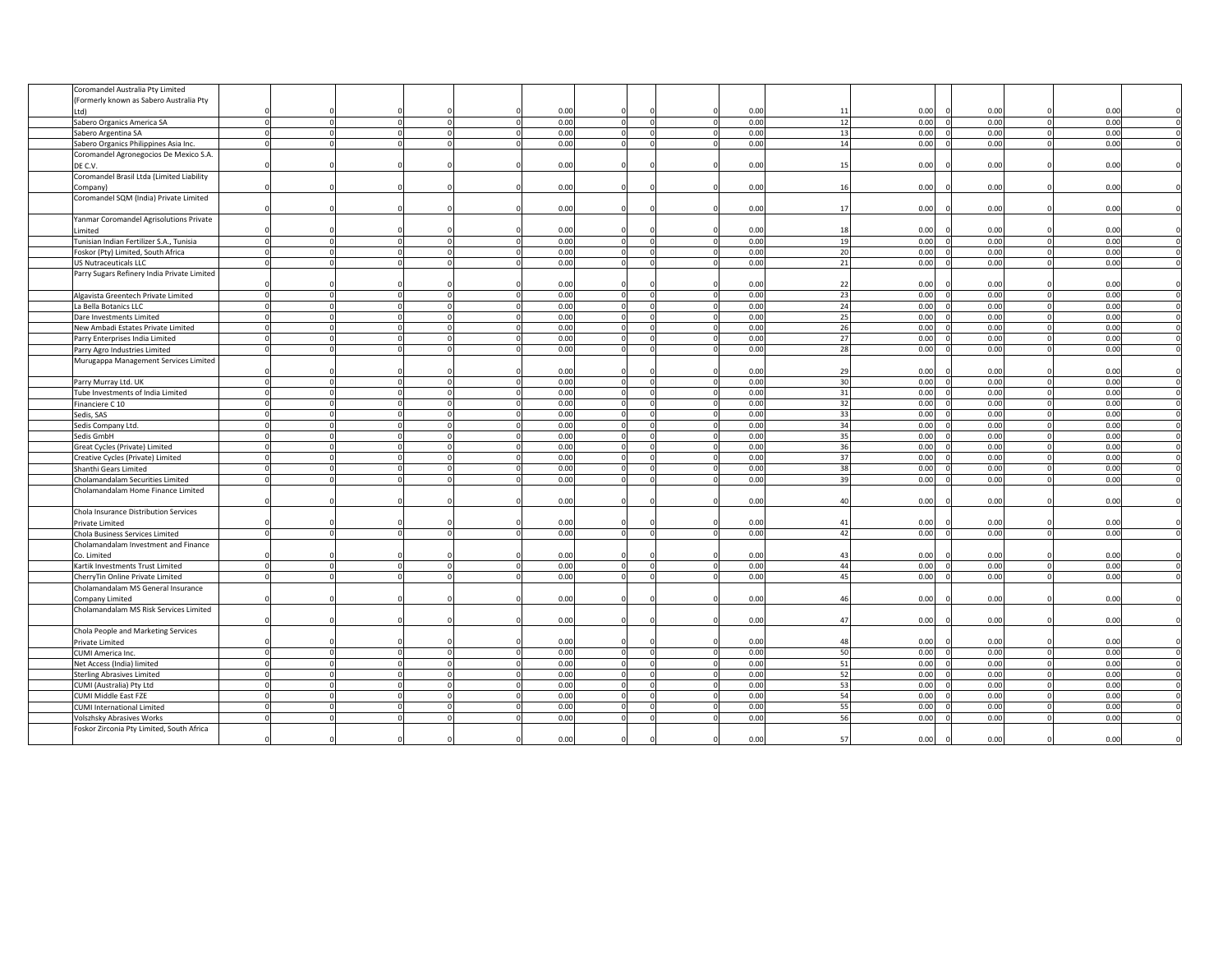|     | <b>CUMI Abrasives and Ceramics Company</b><br>Ltd, China         |                |          |          | 0.00         |          |          |          | 0.00         | -58            | 0.00         | 0.00 |                |                  |
|-----|------------------------------------------------------------------|----------------|----------|----------|--------------|----------|----------|----------|--------------|----------------|--------------|------|----------------|------------------|
|     | CUMI Europe s.r.o                                                | $\Omega$       | $\Omega$ | $\Omega$ | 0.00         |          | $\Omega$ |          | 0.00         | 59             | 0.00         | 0.00 | 0.00<br>0.00   |                  |
|     | Wendt (India) Limited                                            |                |          |          | 0.00         |          |          |          | 0.00         | 60             | 0.00         | 0.00 |                | 0.00             |
|     |                                                                  |                |          |          |              |          |          |          |              |                |              |      |                |                  |
|     | Murugappa Morgan Thermal Ceramics<br>Limited                     |                |          |          | 0.00         |          |          |          | 0.00         | 61             | 0.00         | 0.00 |                | 0.00             |
|     | CIRIA India Limited                                              |                |          |          | 0.00         |          |          |          | 0.00         | 62             | 0.00         | 0.00 |                | 0.00             |
|     | Coromandel Engineering Company Limited                           |                |          |          |              |          |          |          |              |                |              |      |                |                  |
|     |                                                                  |                |          |          | 0.00         |          |          |          | 0.00         | 63             | 0.00         | 0.00 |                | 0.00             |
|     | Kadamane Estates Company                                         |                |          | $\Omega$ | 0.00         |          |          |          | 0.00         | 64             | 0.00         | 0.00 | 0.00           |                  |
|     | Yelnoorkhan Group Estates                                        | $\Omega$       | $\Omega$ | $\Omega$ | 0.00         |          |          |          | 0.00         | 65             | 0.00         | 0.00 | 0.00           |                  |
|     | <b>AMM Foundation</b>                                            |                |          |          | 0.00         |          |          |          | 0.00         | 66             | 0.00         | 0.00 |                | 0.00             |
|     | S Vellayan & A Vellayan, trustees, M V                           |                |          |          |              |          |          |          |              |                |              |      |                |                  |
|     | Seetha Subbiah Benefit Trust                                     |                |          |          | 0.00         |          |          |          | 0.00         | 67             | 0.00         | 0.00 | 0.00           |                  |
|     |                                                                  |                |          |          |              |          |          |          |              |                |              |      |                |                  |
|     | S Vellayan & A Vellayan, trustee, Valli<br>Subbiah Benefit Trust |                |          |          | 0.00         |          |          |          | 0.00         | 68             | 0.00         | 0.00 | 0.00           |                  |
|     | V S Bhairavi Trust M V Subbiah & Kanika                          |                |          |          |              |          |          |          |              |                |              |      |                |                  |
|     |                                                                  |                |          |          |              |          |          |          |              |                |              |      |                |                  |
|     | Subbiah holds shares on behalf of the                            |                |          |          | 0.00         |          |          |          | 0.00         | 69             | 0.00         | 0.00 | 0.00           |                  |
|     | Trust<br>M V Subbiah & S Vellayan, Trustee, K S                  |                |          |          |              |          |          |          |              |                |              |      |                |                  |
|     | Shambhavi Trust                                                  |                |          |          | 0.00         |          |          |          | 0.00         | 70             | 0.00         | 0.00 | 0.00           |                  |
|     | TI Absolute Concepts Private Limited                             | $\Omega$       |          | $\Omega$ | 0.00         |          |          |          | 0.00         | 71             | 0.00         | 0.00 | 0.00           |                  |
|     |                                                                  |                |          |          |              |          |          |          |              |                |              |      |                |                  |
|     | M M Murugappan & Meenakshi                                       |                |          |          |              |          |          |          |              |                |              |      |                |                  |
|     | Murugappan, Trustee, Meenakshi                                   |                |          |          |              |          |          |          |              |                |              |      |                |                  |
|     | Murugappan Family Trust                                          |                |          |          | 0.00         |          |          |          | 0.00         | -72            | 0.00         | 0.00 | 0.00           |                  |
|     | M M Murugappan & Meenakshi                                       |                |          |          |              |          |          |          |              |                |              |      |                |                  |
|     | Murugappan, Trustee, M M Murugappan                              |                |          |          |              |          |          |          |              |                |              |      |                |                  |
|     | <b>Family Trust</b>                                              |                |          |          | 0.00<br>0.00 |          |          |          | 0.00<br>0.00 | - 73<br>74     | 0.00<br>0.00 | 0.00 | 0.00           | 0.00             |
|     | Parry International DMCC                                         |                |          |          |              |          |          |          |              |                |              | 0.00 |                |                  |
|     | Coromandel International (Nigeria) Limited                       |                |          |          | 0.00         |          |          |          | 0.00         | 75             | 0.00         | 0.00 |                | 0.00             |
|     | Coromandel Mali Sasu, West Africa                                |                |          |          | 0.00         |          |          |          | 0.00         | 76             | 0.00         | 0.00 |                | 0.00             |
|     |                                                                  |                |          |          |              |          |          |          |              |                |              |      |                |                  |
|     | CG Power and Industrial Solutions Limited                        |                |          |          | 0.00         |          |          |          | 0.00         | 77             | 0.00         | 0.00 | 0.00           |                  |
|     | CUMI GmbH, Germany                                               |                | $\Omega$ | $\Omega$ | 0.00         |          |          |          | 0.00         | 78             | 0.00         | 0.00 |                | 0.00             |
|     | Pluss Advanced Technologies Private                              |                |          |          |              |          |          |          |              |                |              |      |                |                  |
|     | Limited                                                          |                |          |          | 0.00         |          |          |          | 0.00         | 7 <sup>°</sup> | 0.00         | 0.00 | 0.00           |                  |
|     | Pluss Advanced Technologies B.V.,                                |                |          |          |              |          |          |          |              |                |              |      |                |                  |
|     | Netherlands                                                      |                |          |          | 0.00         |          |          |          | 0.00         | 80             | 0.00         | 0.00 |                | 0.00             |
|     | Murugappa Water Technology and                                   |                |          |          |              |          |          |          |              |                |              |      |                |                  |
|     | Solutions Private Limited                                        |                |          |          | 0.00         |          |          |          | 0.00         | 80             | 0.00         | 0.00 | 0.00           |                  |
|     | Sub-Total (A)(1)                                                 | 61<br>79581945 | ō        | 79581945 | 41.93        | 79581945 |          | 79581945 | 41.93        |                | 41.93        | 0.00 | 115000<br>0.14 | 79581945         |
| (2) | Foreign                                                          |                |          |          |              |          |          |          |              |                |              |      |                |                  |
|     | Individuals (Non-Resident                                        |                |          |          |              |          |          |          |              |                |              |      |                |                  |
|     | Individuals/Foreign Individuals                                  | 52000          |          | 52000    | 0.03         | 52000    |          | 52000    | 0.03         |                | 0.03         | 0.00 | 0.00           | 52000            |
|     | 168 VALLIAMMAI MURUGAPPAN                                        | 52000          | $\Omega$ | 52000    | 0.03         | 52000    |          | 52000    | 0.03         |                | 0.03         | 0.00 |                | 52000<br>0.00    |
|     | Government                                                       |                |          |          | 0.00         |          |          |          | 0.00         |                | 0.00         | 0.00 |                | 0.00             |
|     | Institutions                                                     |                |          | $\Omega$ | 0.00         |          |          |          | 0.00         |                | 0.00         | 0.00 | 0.00           |                  |
|     |                                                                  |                |          |          |              |          |          |          |              |                |              |      |                |                  |
|     | Foreign Portfolio Investor                                       |                |          |          | 0.00         |          |          |          | 0.00         |                | 0.00         | 0.00 |                | 0.00             |
|     |                                                                  |                |          |          |              |          |          |          |              |                |              |      |                |                  |
| (e) | Any Other                                                        |                |          |          | 0.00         |          |          |          | 0.00         |                | 0.00         | 0.00 |                | 0.00             |
|     |                                                                  |                |          |          |              |          |          |          |              |                |              |      |                |                  |
|     | Sub-Total (A)(2)                                                 | 52000          | 0        | 52000    | 0.03         | 52000    |          | 52000    | 0.03         |                | 0.03         | 0.00 |                | 0.00<br>52000    |
|     | <b>Total Shareholding of Promoter and</b>                        |                |          |          |              |          |          |          |              |                |              |      |                |                  |
|     | Promoter Group (A)=(A)(1)+(A)(2)                                 | 62<br>79633945 |          | 79633945 | 41.96        | 79633945 |          | 79633945 | 41.96        |                | 41.96        | 0.00 | 115000         | 0.14<br>79633945 |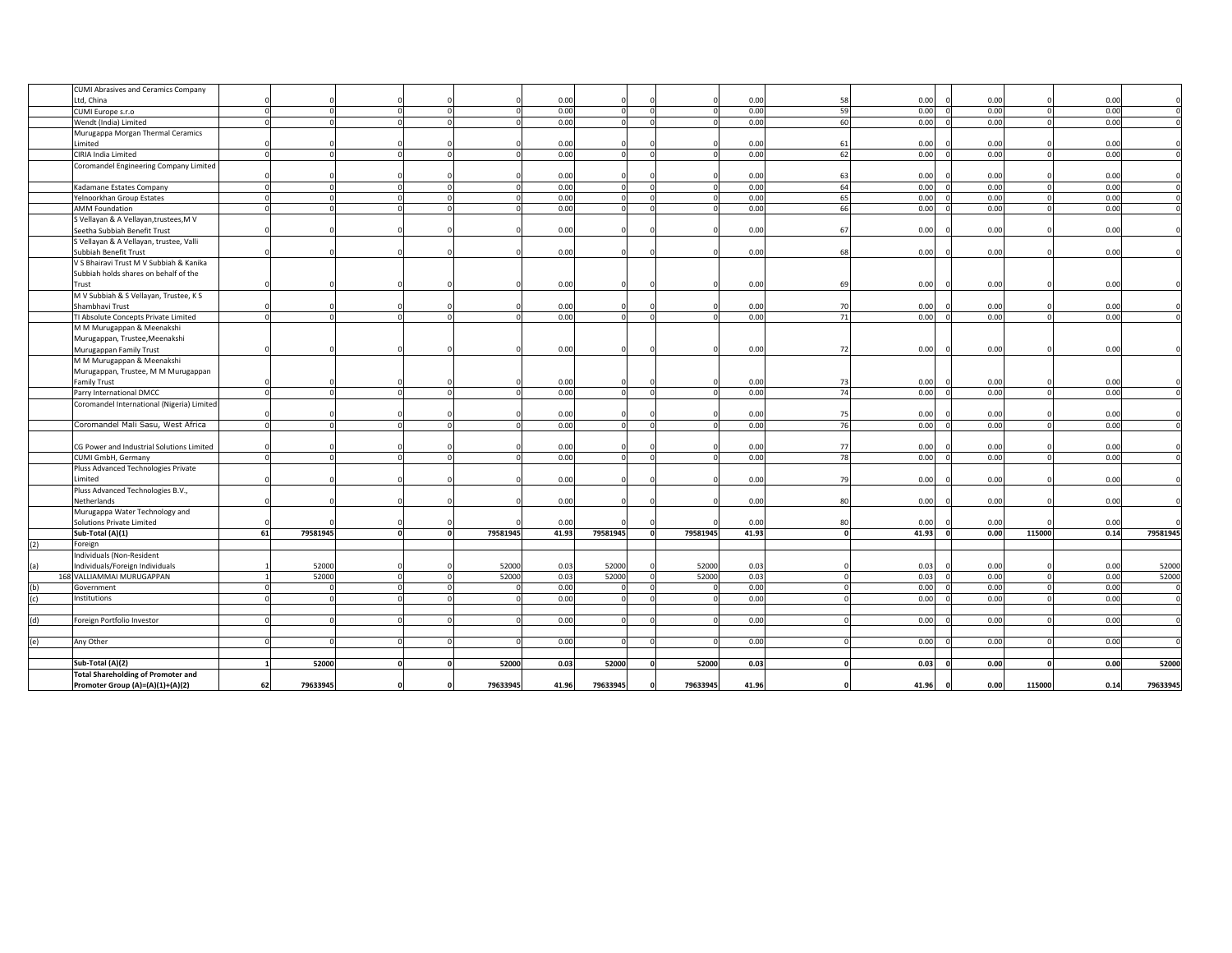## **Table III - Statement showing shareholding pattern of the Public shareholder**

| Category   | Category & Name of the Shareholder                                                         | No of<br><b>Shareholders</b> | No of fully paid up No of Partly No of Shares<br>equity shares held paid-up | equity<br>shares held Receipts | <b>Underlying</b><br><b>Depository</b> | <b>Total No of Shares</b><br>Held (IV+V+VI) | % of total no of<br>shares (A+B+C2) | Shareholding as a Number of Voting Rights held in each class of securities |                            |          |                              | <b>No of Shares</b><br><b>Underlying</b><br>Outstanding<br>converttible<br>securities<br>(Including<br>Warrants) | Shareholding as a %<br>assuming full<br>conversion of<br>convertible Securities<br>(as a percentage of<br>diluted share capital) | Number of Locked Number of Shares<br>in Shares                | pledged or<br>otherwise<br>encumbered | <b>Number of</b><br>equity shares<br>held in<br>dematerialized<br>form |
|------------|--------------------------------------------------------------------------------------------|------------------------------|-----------------------------------------------------------------------------|--------------------------------|----------------------------------------|---------------------------------------------|-------------------------------------|----------------------------------------------------------------------------|----------------------------|----------|------------------------------|------------------------------------------------------------------------------------------------------------------|----------------------------------------------------------------------------------------------------------------------------------|---------------------------------------------------------------|---------------------------------------|------------------------------------------------------------------------|
|            |                                                                                            |                              |                                                                             |                                |                                        |                                             |                                     |                                                                            | <b>No of Voting Rights</b> |          | Total as a % of<br>$(A+B+C)$ |                                                                                                                  |                                                                                                                                  | No. As a % of total No. As a % of total<br><b>Shares held</b> | <b>Shares held</b>                    |                                                                        |
|            |                                                                                            |                              |                                                                             |                                |                                        |                                             |                                     | Class X                                                                    | <b>Class Y</b>             | Total    |                              |                                                                                                                  |                                                                                                                                  |                                                               |                                       |                                                                        |
|            | (1)<br>Institutions                                                                        | (III)                        | (IV)                                                                        | (V)                            | (VI)                                   | (VII)                                       | (VIII)                              |                                                                            | (IX)                       |          |                              | (X)                                                                                                              | (XI)                                                                                                                             | (X  )                                                         | (XIII)                                | (XIV)                                                                  |
| (1)<br>(a) | Mutual Funds                                                                               | 23                           | 42920934                                                                    |                                |                                        | 42920934                                    | 22.61                               | 42920934                                                                   |                            | 42920934 | 22.61                        |                                                                                                                  | 22.61                                                                                                                            | 0.00 NA                                                       | <b>NA</b>                             | 42920934                                                               |
|            | L AND T MUTUAL FUND TRUSTEE LTD-L<br>AND T INFRASTRUCTURE FUND                             |                              | 2839080                                                                     |                                |                                        | 2839080                                     | 1.50                                | 2839080                                                                    |                            | 2839080  | 1.50                         |                                                                                                                  | 1.50                                                                                                                             | 0.00 NA                                                       | <b>NA</b>                             | 2839080                                                                |
|            | HDFC TRUSTEE CO LTD A/C HDFC<br>RETIREMENT SAVINGS FUND-EQUITY<br>PLAN                     |                              | 11803900                                                                    |                                |                                        | 11803900                                    | 6.22                                | 11803900                                                                   |                            | 11803900 | 6.22                         |                                                                                                                  | 6.22                                                                                                                             | 0.00 NA                                                       | <b>NA</b>                             | 11803900                                                               |
|            | KOTAK INFRASTRUCTURE & ECONOMIC<br><b>REFORM FUND</b>                                      |                              | 3997697                                                                     |                                |                                        | 3997697                                     | 2.11                                | 3997697                                                                    |                            | 3997697  | 2.11                         |                                                                                                                  | 2.11                                                                                                                             | 0.00 NA                                                       | <b>NA</b>                             | 3997697                                                                |
|            | NIPPON LIFE INDIA TRUSTEE LTD-A/C<br>NIPPON INDIA NIFTY SMALL CAP 250<br><b>INDEX FUND</b> |                              | 3299063                                                                     |                                |                                        | 3299063                                     | 1.74                                | 3299063                                                                    |                            | 3299063  | 1.74                         |                                                                                                                  | 1.74                                                                                                                             | 0.00 NA                                                       | <b>NA</b>                             | 3299063                                                                |
|            | SBI BALANCED ADVANTAGE FUND                                                                |                              | 12652648                                                                    |                                |                                        | 12652648                                    | 6.67                                | 12652648                                                                   |                            | 12652648 | 6.67                         |                                                                                                                  | 6.67                                                                                                                             | 0.00 NA                                                       | <b>NA</b>                             | 12652648                                                               |
| (b)        | <b>Venture Capital Funds</b>                                                               |                              |                                                                             |                                |                                        |                                             | 0.00                                |                                                                            |                            |          | 0.00                         |                                                                                                                  | 0.00                                                                                                                             | 0.00 NA                                                       | <b>NA</b>                             |                                                                        |
| (c)        | Alternate Investment Funds                                                                 |                              |                                                                             |                                |                                        |                                             | 0.00                                |                                                                            |                            |          | 0.00                         |                                                                                                                  | 0.00                                                                                                                             | 0.00 NA                                                       | <b>NA</b>                             | $\Omega$                                                               |
| (d)        | Foreign Venture Capital Investors                                                          |                              |                                                                             |                                |                                        |                                             | 0.00                                |                                                                            |                            |          | 0.00                         |                                                                                                                  | 0.00                                                                                                                             | 0.00 NA                                                       | <b>NA</b>                             |                                                                        |
| (e)        | Foreign Portfolio Investors                                                                | 140                          | 19995637                                                                    |                                |                                        | 19995637                                    | 10.54                               | 19995637                                                                   |                            | 19995637 | 10.54                        |                                                                                                                  | 10.54                                                                                                                            | 0.00 NA                                                       | <b>NA</b>                             | 19992637                                                               |
|            | MASSACHUSETTS INSTITUTE OF<br><b>TECHNOLOGY</b>                                            |                              | 2475840                                                                     |                                |                                        | 2475840                                     | 1.30                                | 2475840                                                                    |                            | 2475840  | 1.30                         |                                                                                                                  | 1.30                                                                                                                             | $0.00$ NA                                                     | <b>NA</b>                             | 2475840                                                                |
|            | KOTAK FUNDS - INDIA MIDCAP FUND                                                            |                              | 2333432                                                                     |                                |                                        | 2333432                                     | 1.23                                | 2333432                                                                    |                            | 2333432  | 1.23                         |                                                                                                                  | 1.23                                                                                                                             | 0.00 NA                                                       | <b>NA</b>                             | 2333432                                                                |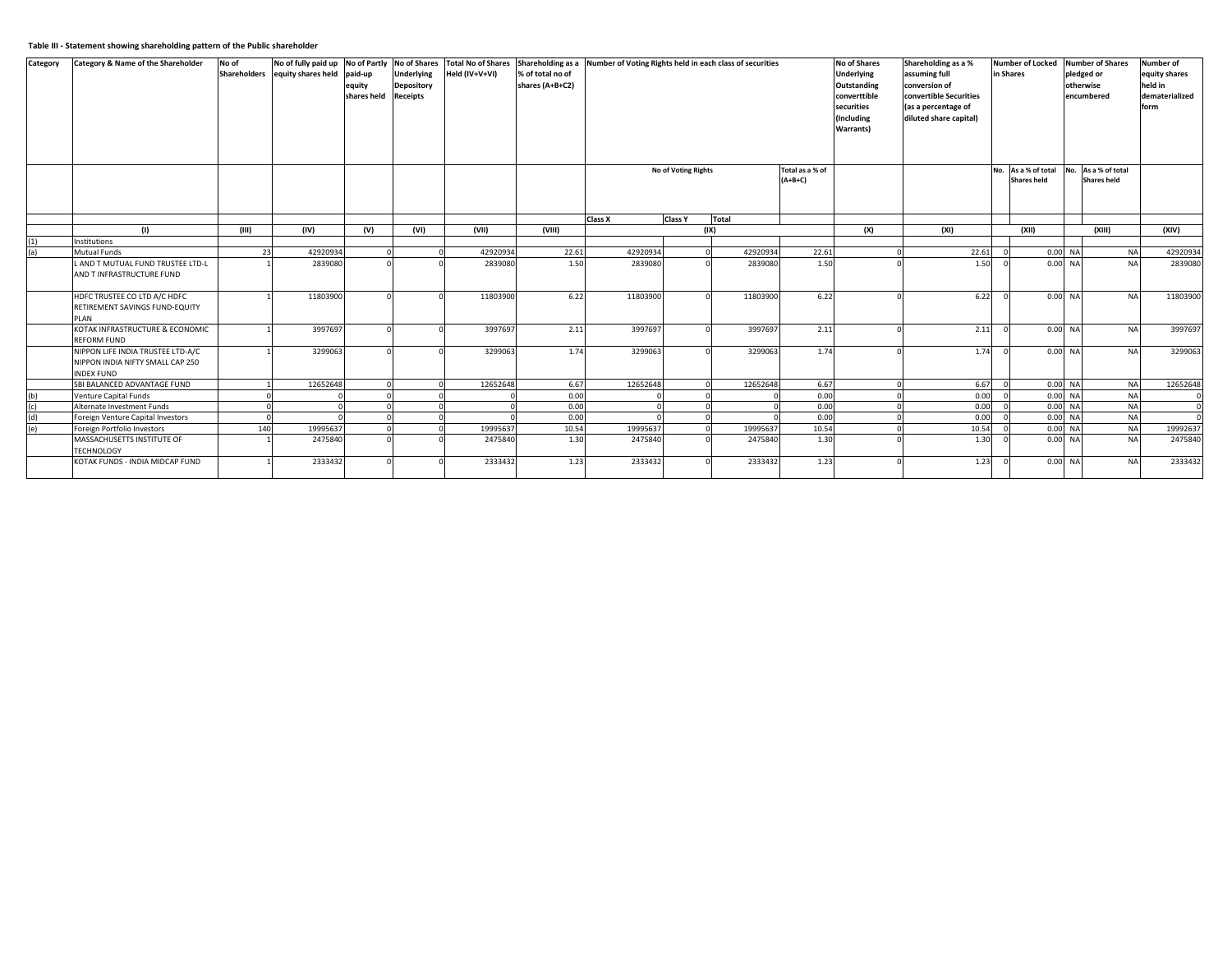| (f)  | Financial Institutions/Banks                                                |       | 22041     |        | 22041     | 0.01  | 22041     | 22041     | 0.01  | 0.01  | $\sqrt{ }$ |         | $0.00$ NA | <b>NA</b> | 22041     |
|------|-----------------------------------------------------------------------------|-------|-----------|--------|-----------|-------|-----------|-----------|-------|-------|------------|---------|-----------|-----------|-----------|
| (g)  | <b>Insurance Companies</b>                                                  |       | 1224392   |        | 1224392   | 0.65  | 1224392   | 1224392   | 0.65  | 0.65  |            |         | 0.00 NA   | <b>NA</b> | 1224392   |
| (h)  | Provident Funds/Pension Funds                                               |       |           |        |           | 0.00  |           |           | 0.00  | 0.00  |            |         | $0.00$ NA | <b>NA</b> |           |
| (ii) | Anv Other                                                                   |       |           |        |           |       |           |           |       |       |            |         |           |           |           |
|      | Qualified Institutional Buver                                               |       | 4994984   |        | 4994984   | 2.63  | 4994984   | 4994984   | 2.63  | 2.63  |            |         | $0.00$ NA | <b>NA</b> | 4994984   |
|      | ICICI PRUDENTIAL LIFE INSURANCE                                             |       | 3711420   |        | 3711420   | 1.96  | 3711420   | 3711420   | 1.96  | 1.96  |            |         | $0.00$ NA | <b>NA</b> | 3711420   |
|      | COMPANY LIMITED                                                             |       |           |        |           |       |           |           |       |       |            |         |           |           |           |
|      | Sub Total (B)(1)                                                            | 176   | 69157988  | ΩI     | 69157988  | 36.44 | 69157988  | 69157988  | 36.44 | 36.44 |            |         | 0.00 NA   | <b>NA</b> | 69154988  |
| (2)  | Central Government/State                                                    |       |           |        |           | 0.00  |           |           | 0.00  | 0.00  |            |         | $0.00$ NA | <b>NA</b> |           |
|      | Government(s)/President of India                                            |       |           |        |           |       |           |           |       |       |            |         |           |           |           |
|      | Sub Total (B)(2)                                                            |       |           | n.     |           | 0.00  |           |           | 0.00  | 0.00  |            |         | 0.00 NA   | <b>NA</b> |           |
| (3)  | Non-Institutions                                                            |       |           |        |           |       |           |           |       |       |            |         |           |           |           |
| (a)  | i.Individual shareholders holding<br>nominal share capital up to Rs.2 lakhs | 57154 | 23694288  |        | 23694288  | 12.48 | 23694288  | 23694288  | 12.48 | 12.48 |            |         | 0.00 NA   | <b>NA</b> | 22056883  |
|      | ii.Individual shareholders holding                                          | 12    | 7154385   |        | 7154385   | 3.77  | 7154385   | 7154385   | 3.77  | 3.77  |            |         | $0.00$ NA | <b>NA</b> | 7154385   |
|      | nominal share capital in excess of Rs. 2<br>Lakhs                           |       |           |        |           |       |           |           |       |       |            |         |           |           |           |
|      |                                                                             |       |           |        |           |       |           |           |       |       |            |         |           |           |           |
| (b)  | NBFCs Registered with RBI                                                   |       |           |        |           | 0.00  |           |           | 0.00  | 0.00  |            |         | $0.00$ NA | <b>NA</b> |           |
| (c)  | <b>Employee Trusts</b>                                                      |       |           |        |           | 0.00  |           |           | 0.00  | 0.00  |            |         | $0.00$ NA | <b>NA</b> |           |
| (d)  | Overseas Depositories (Holding                                              |       |           |        |           | 0.00  |           |           | 0.00  | 0.00  |            |         | $0.00$ NA | <b>NA</b> |           |
|      | DRs)(Balancing figure)                                                      |       |           |        |           |       |           |           |       |       |            |         |           |           |           |
| (e)  | Any Other                                                                   |       |           |        |           |       |           |           |       |       |            |         |           |           |           |
|      | <b>TRUSTS</b>                                                               |       | 27121     | $\sim$ | 27121     | 0.01  | 27121     | 27121     | 0.01  | 0.01  |            |         | 0.00 NA   | <b>NA</b> | 27121     |
|      | ALTERNATIVE INVESTMENT FUND                                                 |       | 366802    |        | 366802    | 0.19  | 366802    | 366802    | 0.19  | 0.19  |            | 0.00 NA |           | <b>NA</b> | 366802    |
|      | NON RESIDENT INDIANS                                                        | 1341  | 962213    |        | 962213    | 0.51  | 962213    | 962213    | 0.51  | 0.51  |            |         | 0.00 NA   | <b>NA</b> | 930953    |
|      | <b>CLEARING MEMBERS</b>                                                     | 74    | 48560     |        | 48560     | 0.03  | 48560     | 48560     | 0.03  | 0.03  |            |         | 0.00 NA   | <b>NA</b> | 48560     |
|      | NON RESIDENT INDIAN NON<br>REPATRIABLE                                      | 709   | 2571480   |        | 2571480   | 1.35  | 2571480   | 2571480   | 1.35  | 1.35  |            |         | 0.00 NA   | <b>NA</b> | 2571480   |
|      | <b>BODIES CORPORATES</b>                                                    | 383   | 5475586   |        | 5475586   | 2.88  | 5475586   | 5475586   | 2.88  | 2.88  |            |         | 0.00 NA   | <b>NA</b> | 5334606   |
|      | SHAMYAK INVESTMENT PRIVATE LIMITED                                          |       | 4000000   |        | 4000000   | 2.11  | 4000000   | 4000000   | 2.11  | 2.11  |            |         | $0.00$ NA | <b>NA</b> | 4000000   |
|      | <b>IEPF</b>                                                                 |       | 707985    |        | 707985    | 0.37  | 707985    | 707985    | 0.37  | 0.37  |            |         | 0.00 NA   | <b>NA</b> | 707985    |
|      | Sub Total (B)(3)                                                            | 59690 | 41008420  |        | 41008420  | 21.61 | 41008420  | 41008420  | 21.61 | 21.61 |            | 0.00    |           |           | 39198775  |
|      | Total Public Shareholding (B) =<br>$(B)(1)+(B)(2)+(B)(3)$                   | 59866 | 110166408 |        | 110166408 | 58.04 | 110166408 | 110166408 | 58.04 | 58.04 |            | 0.00    |           |           | 108353763 |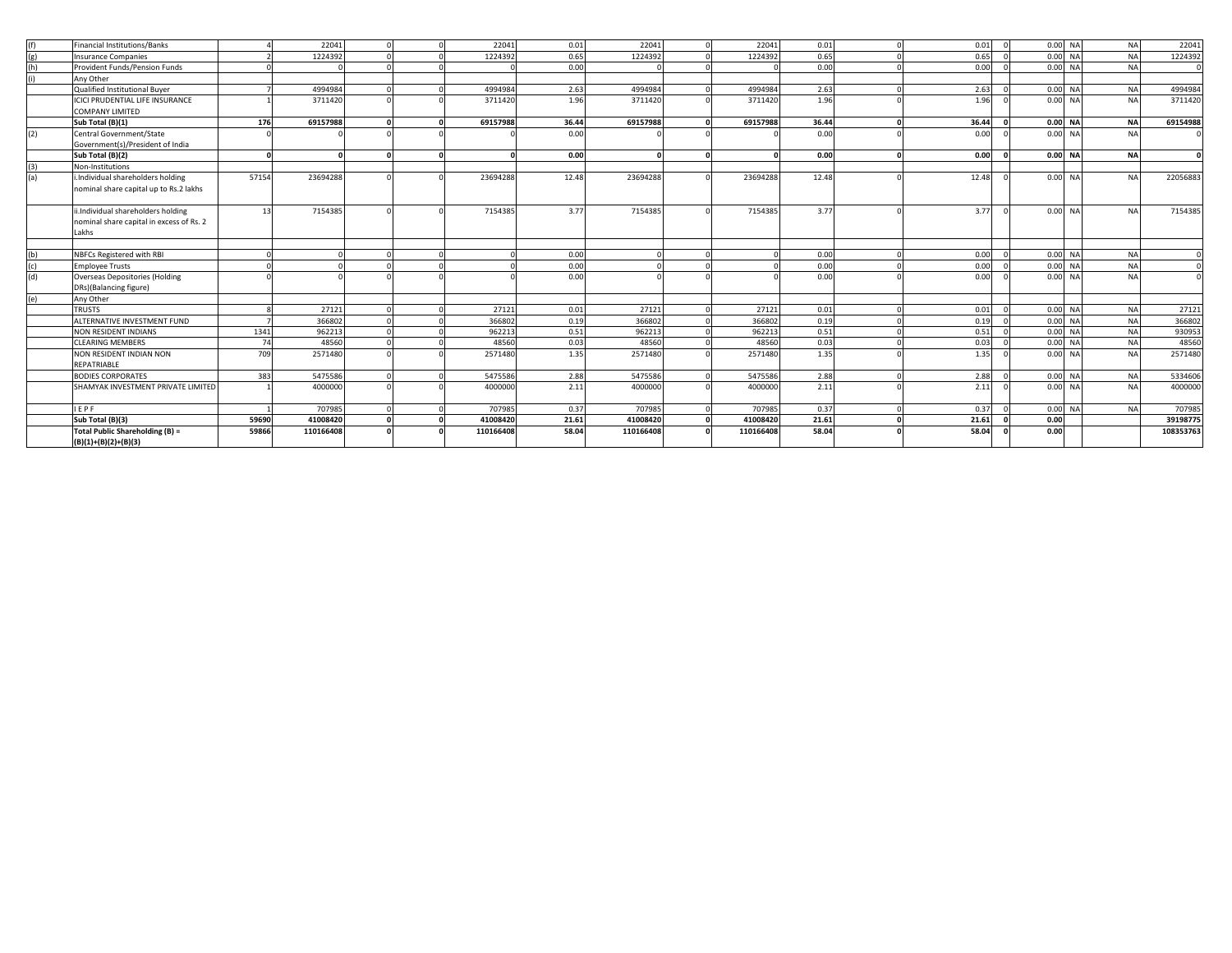### **Table IV - Statement showing shareholding pattern of the Non Promoter - Non Public Shareholder**

| Category | Category & Name of the                                     |      | PAN No of | No of fully paid              | No of Partly paid- | No of Shares      | Total No of Shares Shareholding Number of Voting Rights held in each class of |                            |                |                         |          |              | No of Shares     | Shareholding as a |               | Number of Locked in |            | <b>Number of Shares</b> | <b>Number of</b> |
|----------|------------------------------------------------------------|------|-----------|-------------------------------|--------------------|-------------------|-------------------------------------------------------------------------------|----------------------------|----------------|-------------------------|----------|--------------|------------------|-------------------|---------------|---------------------|------------|-------------------------|------------------|
|          | Shareholder                                                |      |           | Shareholders up equity shares | up equity shares   | <b>Underlying</b> | Held (IV+V+VI)                                                                | as a % of total securities |                |                         |          |              | Underlying       | % assuming full   | <b>Shares</b> |                     |            | pledged or otherwise    | equity shares    |
|          |                                                            |      |           | held                          | held               | Depository        |                                                                               | no of shares               |                |                         |          |              | Outstanding      | conversion of     |               |                     | encumbered |                         | held in          |
|          |                                                            |      |           |                               |                    | <b>Receipts</b>   |                                                                               | $(A+B+C2)$                 |                |                         |          |              | converttible     | convertible       |               |                     |            |                         | dematerialized   |
|          |                                                            |      |           |                               |                    |                   |                                                                               |                            |                |                         |          |              | securities       | Securities (as a  |               |                     |            |                         | form             |
|          |                                                            |      |           |                               |                    |                   |                                                                               |                            |                |                         |          |              | (Including       | percentage of     |               |                     |            |                         |                  |
|          |                                                            |      |           |                               |                    |                   |                                                                               |                            |                |                         |          |              | <b>Warrants)</b> | diluted share     |               |                     |            |                         |                  |
|          |                                                            |      |           |                               |                    |                   |                                                                               |                            |                |                         |          |              |                  | capital)          |               |                     |            |                         |                  |
|          |                                                            |      |           |                               |                    |                   |                                                                               |                            |                |                         |          |              |                  |                   |               |                     |            |                         |                  |
|          |                                                            |      |           |                               |                    |                   |                                                                               |                            |                |                         |          |              |                  |                   |               |                     |            |                         |                  |
|          |                                                            |      |           |                               |                    |                   |                                                                               |                            |                |                         |          |              |                  |                   |               |                     |            |                         |                  |
|          |                                                            |      |           |                               |                    |                   |                                                                               |                            |                |                         |          |              |                  |                   |               |                     |            |                         |                  |
|          |                                                            |      |           |                               |                    |                   |                                                                               |                            |                |                         |          |              |                  |                   |               |                     |            |                         |                  |
|          |                                                            |      |           |                               |                    |                   |                                                                               |                            |                |                         |          |              |                  |                   |               |                     |            |                         |                  |
|          |                                                            |      |           |                               |                    |                   |                                                                               |                            |                | No of Voting Rights     |          | Total as a % |                  |                   | No.           | As a % of total No. |            | As a % of total         |                  |
|          |                                                            |      |           |                               |                    |                   |                                                                               |                            |                |                         |          | of $(A+B+C)$ |                  |                   |               | <b>Shares held</b>  |            | <b>Shares held</b>      |                  |
|          |                                                            |      |           |                               |                    |                   |                                                                               |                            |                |                         |          |              |                  |                   |               |                     |            |                         |                  |
|          |                                                            |      |           |                               |                    |                   |                                                                               |                            |                |                         |          |              |                  |                   |               |                     |            |                         |                  |
|          |                                                            |      |           |                               |                    |                   |                                                                               |                            | <b>Class X</b> | <b>Class Y</b><br>Total |          |              |                  |                   |               |                     |            |                         |                  |
|          |                                                            |      |           |                               |                    |                   |                                                                               |                            |                |                         |          |              |                  |                   |               |                     |            |                         |                  |
|          |                                                            |      |           |                               |                    |                   |                                                                               |                            |                |                         |          |              |                  |                   |               |                     |            |                         |                  |
|          | (1)                                                        | (11) | (III)     | (IV)                          | (V)                | (VI)              | (VII)                                                                         | (VIII)<br>0.00             |                | (IX)                    | $\Omega$ |              | (X)              | (XI)              |               | (XII)               |            | (XIII)<br><b>NA</b>     | (XIV)            |
| (1)      | Custodian/DR Holder                                        |      |           |                               |                    |                   |                                                                               |                            |                |                         |          | 0.00         |                  | 0.00              |               | 0.00 NA             |            |                         | $^{\circ}$       |
|          |                                                            |      |           |                               |                    |                   |                                                                               |                            |                |                         |          |              |                  |                   |               |                     |            |                         |                  |
|          | Employee Benefit Trust (under<br>SEBI(Share based Employee |      |           |                               |                    |                   |                                                                               |                            |                |                         |          |              |                  |                   |               |                     |            |                         |                  |
|          |                                                            |      |           |                               |                    |                   |                                                                               |                            |                |                         |          |              |                  |                   |               |                     |            | <b>NA</b>               |                  |
| (2)      | Benefit) Regulations 2014)                                 |      |           |                               |                    |                   |                                                                               | 0.00                       |                |                         |          | 0.00         |                  | 0.00              |               |                     | $0.00$ NA  |                         | $^{\circ}$       |
|          | <b>Total Non-Promoter-Non</b>                              |      |           |                               |                    |                   |                                                                               |                            |                |                         |          |              |                  |                   |               |                     |            |                         |                  |
|          | Public Shareholding (C) =                                  |      |           |                               |                    |                   |                                                                               |                            |                |                         |          |              |                  |                   |               |                     |            |                         |                  |
|          | (C)(1)+(C)(2)                                              |      |           |                               |                    | $\Omega$          |                                                                               | 0.00                       |                |                         |          | 0.00         |                  | 0.00              |               | 0.00                |            |                         |                  |
|          |                                                            |      |           |                               |                    |                   |                                                                               |                            |                |                         |          |              |                  |                   |               |                     |            |                         |                  |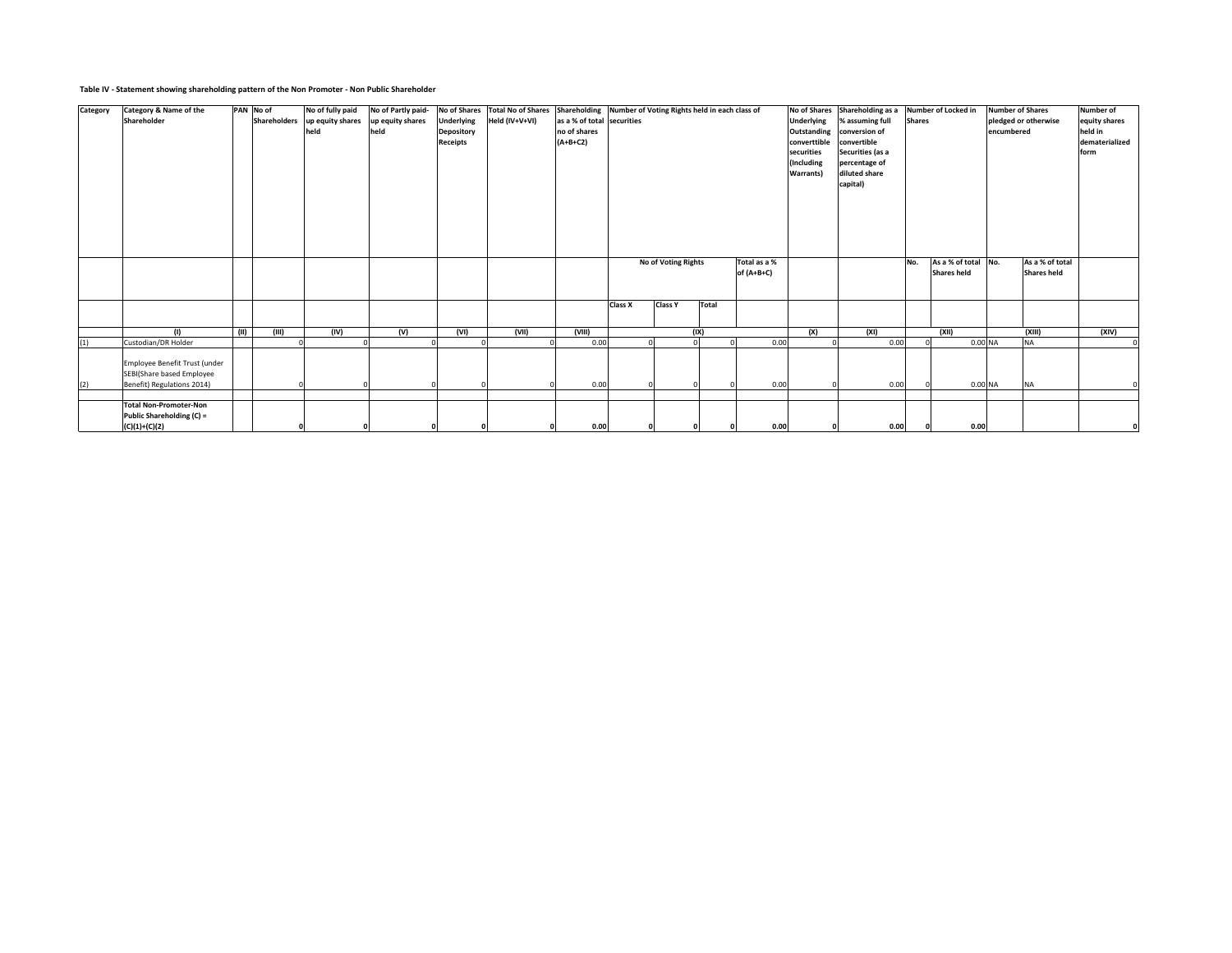| Details of the shareholders acting as persons in Concert including their Shareholding: |             |              |          |  |
|----------------------------------------------------------------------------------------|-------------|--------------|----------|--|
| Name of Shareholder                                                                    | Name of PAC | No of shares | Holding% |  |
|                                                                                        | <b>Nil</b>  |              |          |  |
| Total:                                                                                 |             |              |          |  |